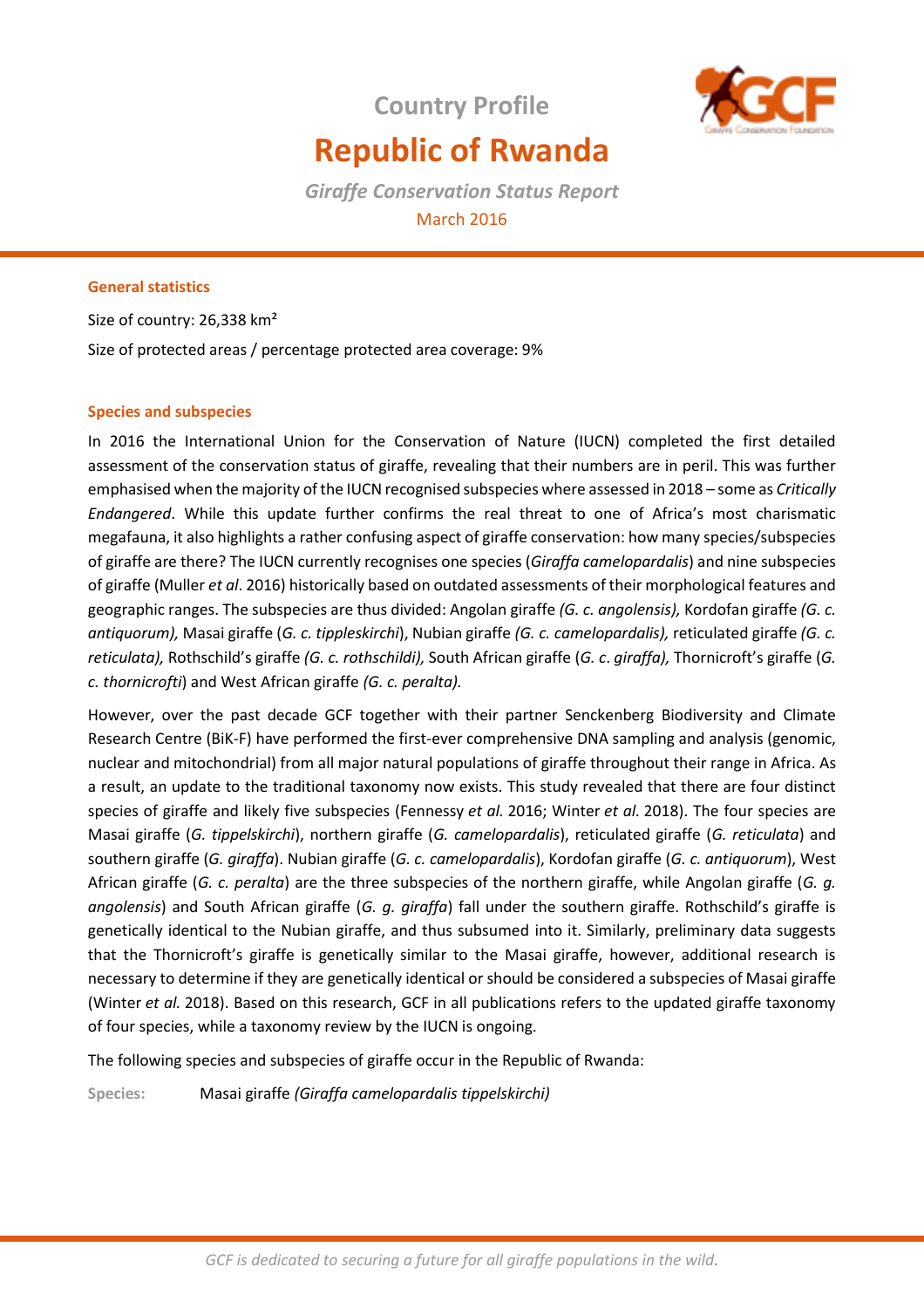# **Conservation Status**

## **IUCN Red List (IUCN 2012):**

*Giraffa camelopardalis* (as a species) – least concern *Giraffa camelopardalis tippelskirchi –* not assessed

#### **In Rwanda:**

Giraffe is listed by the Rwanda Environment Management Authority as a protected species that may consequently not be hunted. Rwanda's draft Wildlife Act is currently under revision at parliament level.

#### **Issues/threats**

Rwanda is one of the smallest but most densely populated countries in Africa (over 10 million inhabitants account for a population density of 230/km<sup>2</sup>) and one of the poorest countries in the world (Nsabimama 2010, Blanc *et al.* 2007). Growing population pressure, limited land resources, and a decade of war, has resulted in movement and resettlement of human populations in and adjacent to protected areas (Blanc *et al.* 2007; Kanyamibwa 1998). In 1994, following the Rwandan Civil War, returning refugees from Uganda and Tanzania saw an opportunity to resettle in Rwanda. Together with their livestock they occupied much of the Akagera National Park and surrounding land in the north east of the country (Van De Weghe 1990). With grazing and water readily available adjacent to and inside the park, human-wildlife conflict increased e.g. human injuries from wildlife, crop-raiding, illegal killing and illegal grazing (Van De Weghe 1990).

Akagera Management Company, a partnership between African Parks and the Rwanda Development Board, has been responsible for the management of Akagera National Park since early 2010 and since then there have not been any recorded incidents of illegally killed giraffe, or carcasses found (S. Hall pers. comm.).

However, giraffe have been sighted with snares and other injuries, and as such illegal hunting is still considered a potential serious threat (S. Hall pers. comm.).

An aerial survey undertaken in 2002 indicated a 50-80% decline in wildlife in the area of the former Akagera National Park (Lamprey 2002). The decline was most marked in the degazetted area and has mainly been attributed to human activities (Lamprey 2002). As giraffe frequently roam outside the park into the degazetted area, this could suggest a possible negative impact on current and future giraffe populations. At the time of writing, a boundary fence is under construction which would limit the movement of animals out of the park boundaries in future.

#### **Estimate population abundance and trends**

#### **Historic**

Giraffe do not naturally occur in Rwanda (East 1999). Historic records indicate significant populations of wildlife, although never giraffe (Van De Weghe 1990).

# **Recent**

The first extra-limital introduction of giraffe into Rwanda occurred in 1986 (East 1999; Van De Weghe 1990). The Government of Kenya donated two male and four female Masai giraffe, which were subsequently introduced into the southern part of Akagera National Park in 1986 (East 1999; Van De Weghe 1990). Until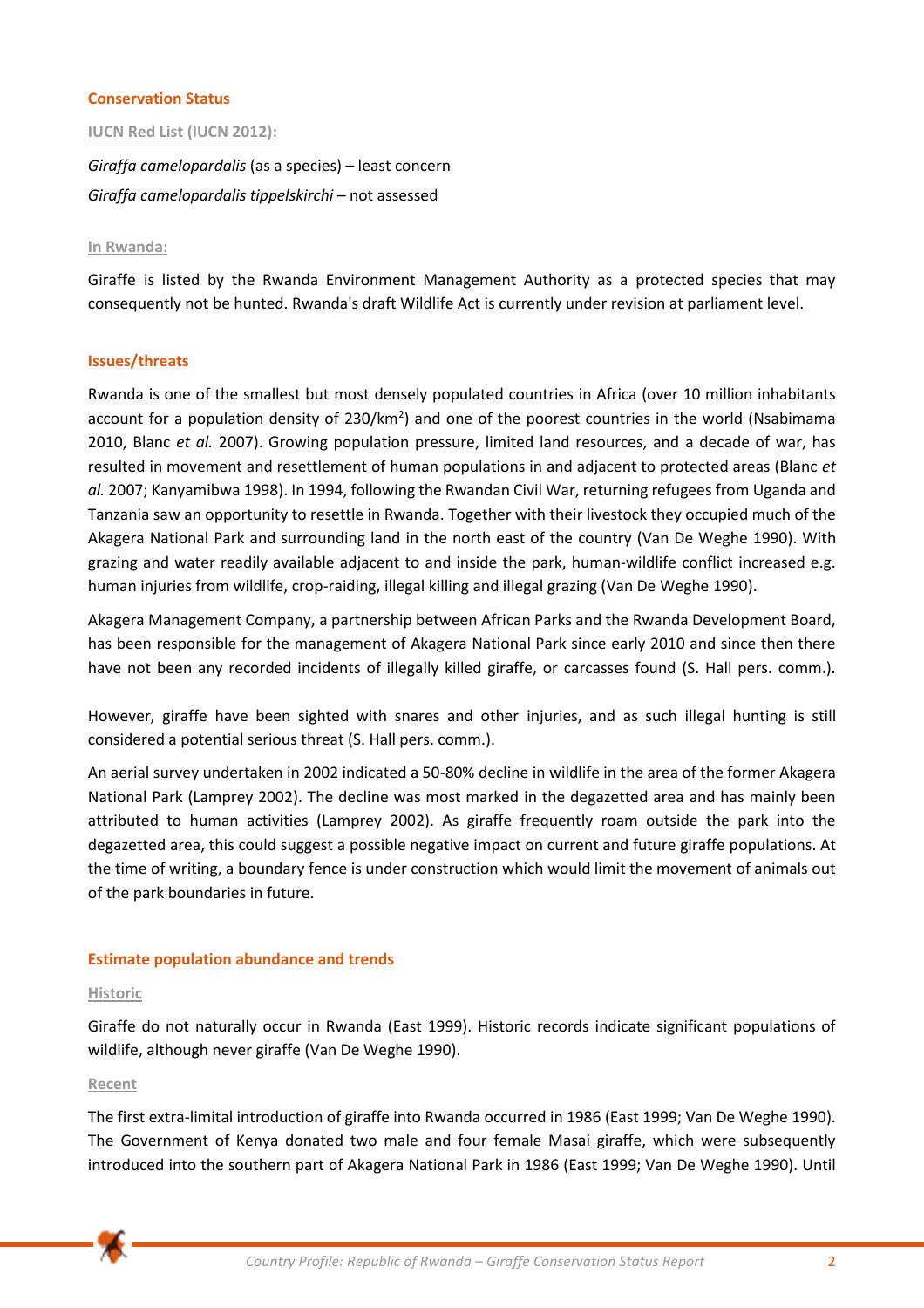then, the species had never been recorded in Rwanda, despite the eastern savannas of Rwanda bordering with Tanzania in an area where giraffe were once abundant (Van De Weghe 1990). Regardless of their alien status, the giraffe flourished and the first offspring was born in 1988, after which the population grew exponentially (Van De Weghe 1990) to approximately 20 by 1994 (East 1999).

An aerial survey of the Akagera National Park was conducted in 2002 and estimated the total giraffe population at 101 individuals (Lamprey 2002). However, 80% of the giraffe were surveyed outside the current park boundaries, in the degazetted area, possibly suggesting that this is their preferred habitat.

# **Current**

The most recent aerial survey of the park was undertaken in 2010 in which no giraffe were recorded in the sample transects, making population estimates difficult. Only one group of 15 giraffe was observed outside the survey transect and hence could not be included (S. Hall pers. comm.).

During informal ground counts along the two main roads in Akagera National Park (south to north) park officials have recorded 23, 31 and 38 individuals respectively in 2012. However, based on incidental observations, the Akagera National Park giraffe population is currently estimated at just over 100 individuals (S. Hall pers. comm.; www.african-parks.org).

*N.B. An aerial survey is planned for the end of 2012 and it is hoped that this will give a more precise estimate of current giraffe numbers.* 

# **Future Conservation Management**

The following are proposed conservation management options for giraffe in Rwanda:

- As giraffe are an extralimital introduction to Rwanda, it is important that any future introductions (although this in itself should be reviewed in light of its biodiversity conservation for giraffe) should only be the same (sub)species as previously introduced – *G. c. tippelskirchi;*
- Development of National Giraffe Strategy for Rwanda; and
- Support to dedicated giraffe conservation, habitat protection, education and awareness initiatives (government, NGO and academic)

# **Acknowledgements**

We would like to thank Sarah Hall and Roger Gakwerere for their valuable input. This study was financially supported by the Giraffe Conservation Foundation, the Mohamed bin Zayed Species Conservation Fund and Blank Park Zoo.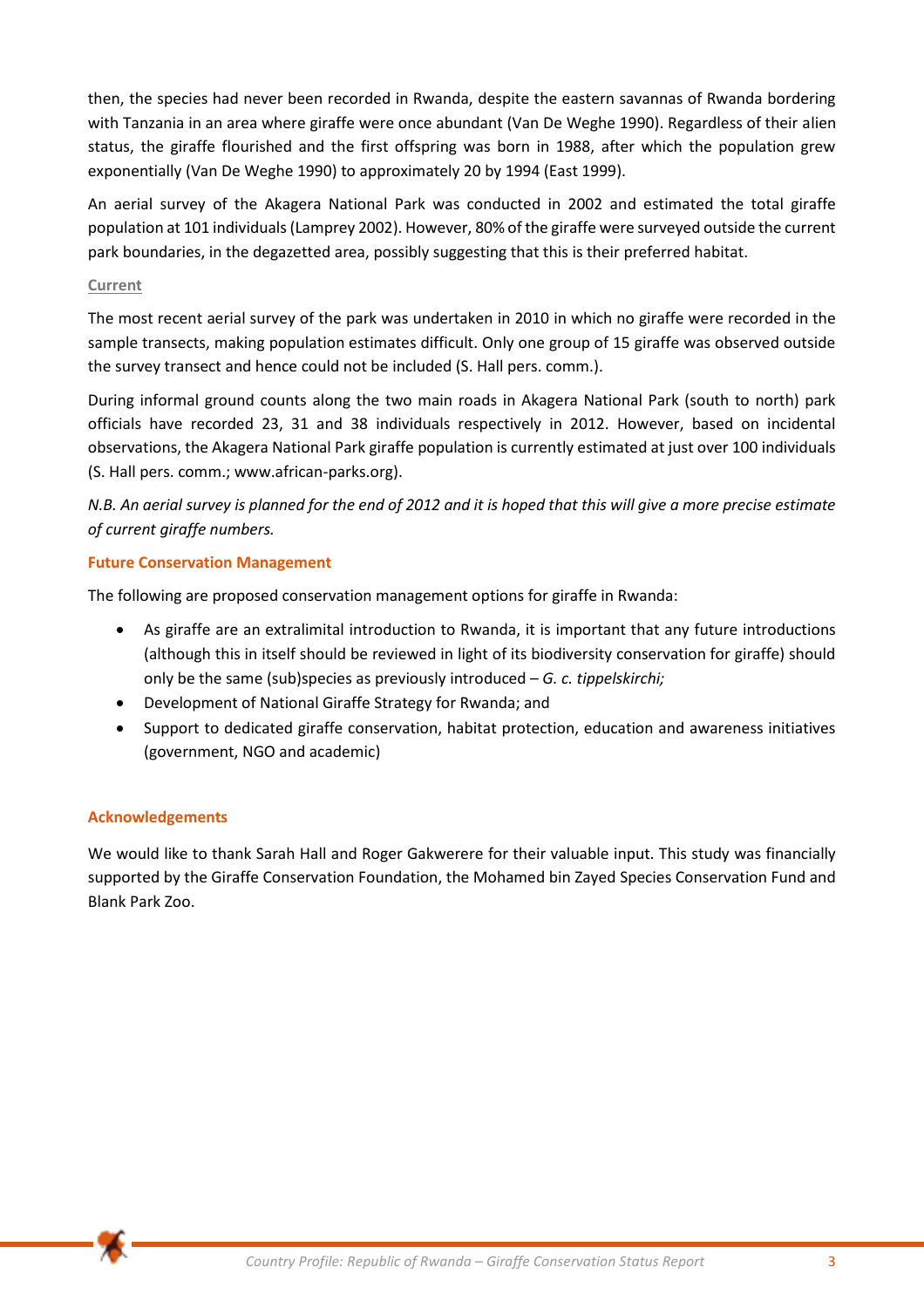## **References**

Blanc, J.J., Barnes, R.F.W., Craig, G.C., Dublin, H.T., Thouless, C.R., Douglas-Hamilton, I. & Hart, J.A. 2007. *African Elephant Status Report 2007: an update from the African Elephant Database.* Occasional Paper Series of the IUCN Species Survival Comission, No. 33. IUCN/SSC African Elephant Specialist Group. IUCN, Gland, Switzerland.

East, R. 1999. *African Antelope Database 1998.* IUCN/SSC Antelope Specialist Group. IUCN, Gland, Switzerland and Cambridge, UK.

IUCN 2012. *The IUCN Red List of Threatened Species. Version 2012.1*. http://www.iucnredlist.org Downloaded on 24 August 2012.

Kanyamibwa, S. 1998. Impact of war on conservation: Rwanda environment and wildlife in agony. *Biodiversity and Conservation* **7**: 1399-1406.

Nsabimana, E. 2010. The extent of community involvement in tourism development and conservation activities in eastern Rwanda. *CPUT Theses & Dissertations.* Paper 289.

Van De Weghe**,** J.P. 1990. *Akagera: land of water, grass and fire***.** WWF Publications, Brüssels, Belgium.

## **Citation**

Marais, A.J., Fennessy, S. & Fennessy, J. 2012. *Country Profile: A rapid assessment of the giraffe conservation status in Rwanda.* Giraffe Conservation Foundation, Windhoek, Namibia.